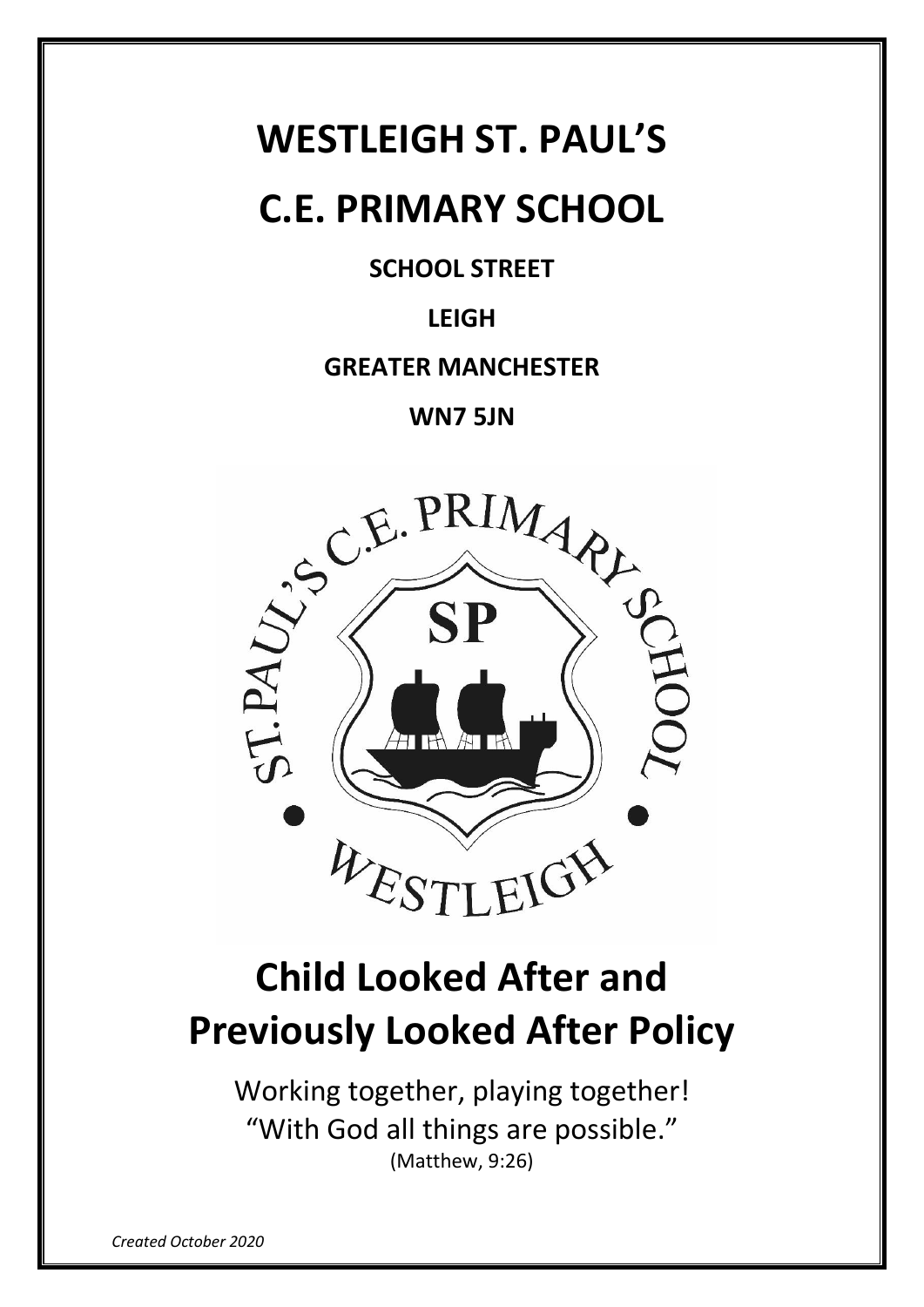#### **Education of Looked After and Previously Looked After Children.**

"Westleigh St. Paul's C.E. Primary School is committed to the provision of a high quality education for all its pupils, designed to ensure that they can realise their individual potential within a Christian framework. "

#### **1. The governing body**

The governors will carry out their role in line with statutory guidance.

#### **The designated governor in school is Gill Clarkson.**

The governing body, head teacher and school leadership team will support the education of looked after and previously looked after children by ensuring that the designated teacher has:

- Appropriate seniority and professional experience to provide leadership, training, information, challenge and advice to others
- Training opportunities, including time away from timetable commitments, to acquire and keep up-to-date the necessary skills, knowledge and understanding, including a good knowledge of SEN
- Appropriate monitoring arrangements to ensure that the school is providing appropriate support for looked-after and previously looked-after children

They will also ensure that school policies consider the needs of looked-after and previously looked-after children. This consideration will include additional arrangements for looked –after and previously looked-after children when considering;

- Admission
- Exclusion
- Behaviour management
- Mental health needs
- Specific safeguarding challenges
- Special educational needs and disabilities (SEND)
- Gifted and talented students
- Teaching and learning needs
- Educational visits and extended school activities

The Governing body will hold the school to account on how it supports its looked-after and previously looked-after children, including;

- how the Pupil Premium Plus (PP+) is used
- level of progress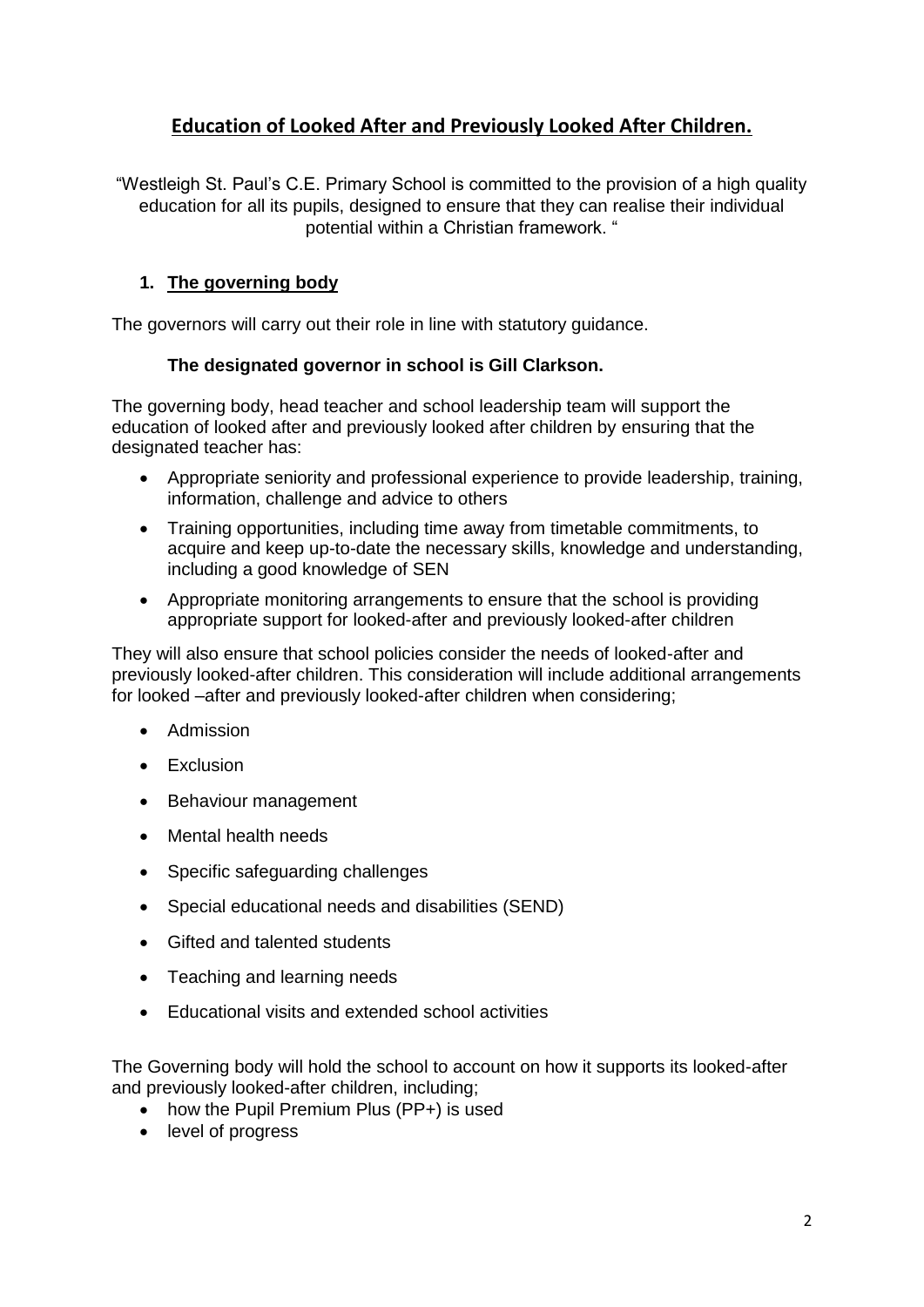#### **2. The designated teacher**

The designated teacher will carry out their role in line with statutory guidance.

#### **The designated teacher is Nikki Crowther.**

The designated teacher (DT) is the central point of initial contact within the school. They will join up resources and support to minimise any disruption to a child's learning.

- The DT will work with VSHs to promote the education of looked-after and previously looked-after children by promoting a whole school culture where the personalised learning needs of every looked-after and previously looked-after child matters and their personal, emotional and academic needs are prioritised.
- They will take lead responsibility for ensuring school staff understand how the whole school supports the educational achievement of these pupils. Our school will make sure that all staff:
	- o have high expectations of children's learning and set targets to accelerate educational progress;
	- o are aware of the emotional, psychological and social effects of loss and separation (attachment awareness)
	- o understand how important it is to see children as individuals
	- o appreciate the central importance of the looked-after child's PEP
	- $\circ \cdot$  for previously looked-after children, understand the importance of involving the child's parents or guardians in decisions affecting their child's education, and be a contact for parents or guardians who want advice or have concerns about their child's progress at school.
- The designated teacher will have a direct and day-to-day role in promoting the educational achievement of looked-after and previously looked-after children. They will:
	- $\circ$  Contribute to the development and review of whole school policies and procedures
	- o Ensure the pupil premium plus is used effectively within school to have the greatest positive impact on children's learning. This includes;
		- Ensuring parents and guardians of previously looked-after children are reminded that they need to inform the school if their child is eligible to attract PP+
	- o Ensure looked after and previously looked after children are prioritised for support; listened to; encouraged to participate; and believe they can achieve through an ethos of aspiration.
	- o The designated teacher will chair Personal Education Plan (PEP) meetings to effectively plan to utilise school resources and ensure each child has access to the support they need to achieve.
		- **These meetings will take place 3 times per academic year to** review support and deploy effective resources.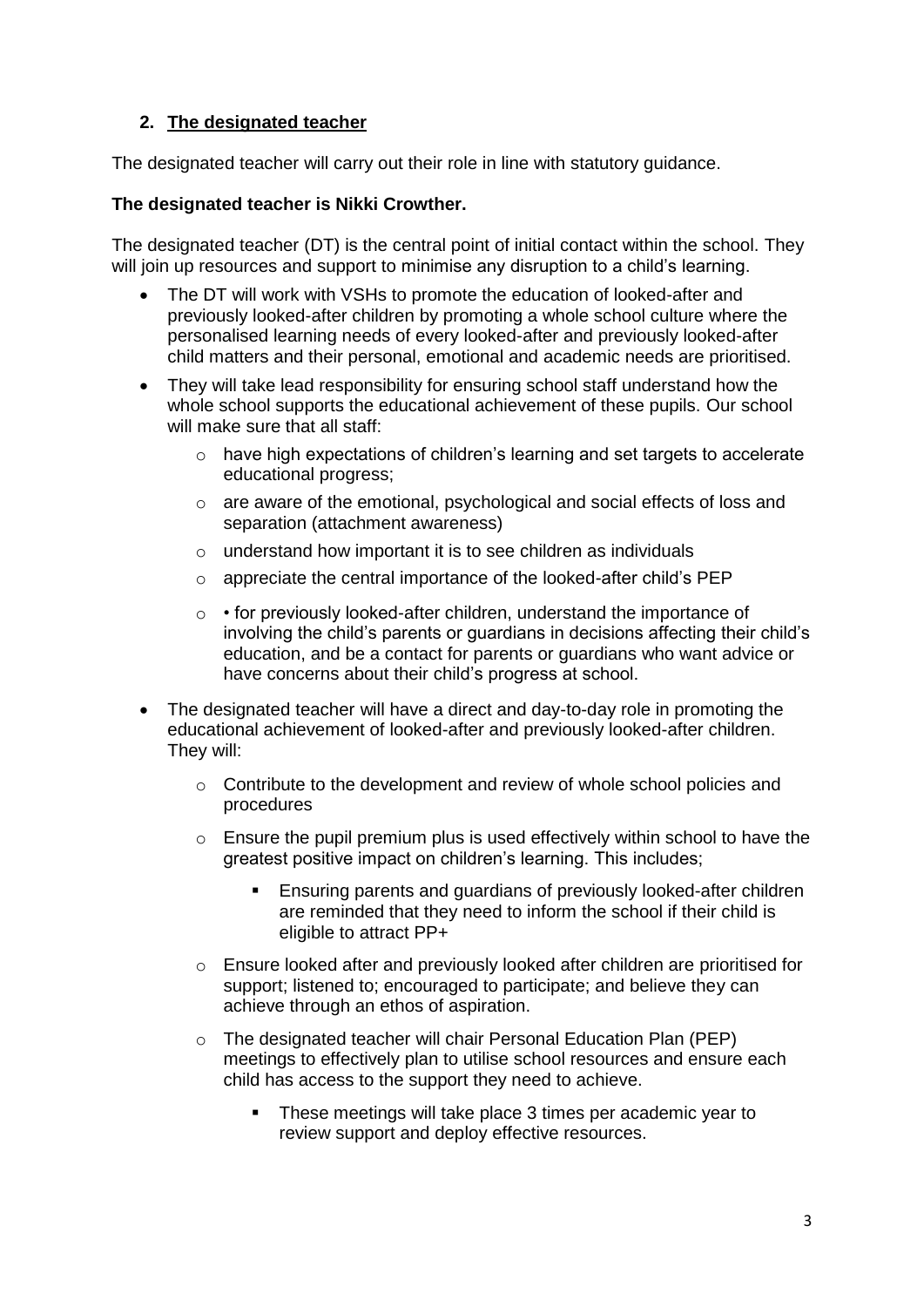- Documentation will be coproduced with family and social care and shared with appropriate professionals as part of the child's care plan.
- The designated teacher will work closely with professional agencies including the foster carer; allocated social worker; virtual school head; learning and behaviour support agencies; EPS; SENDs, CAMHs, local police/youth offending service; community nurses and any other professional agency involved in supporting the child and family.

#### **3. Transfer out of care**

- When children cease to be looked-after the designated teacher will maintain links with VSHs for the purposes of promoting the educational achievement of this group of previously looked-after children.
- The Designated teacher will ensure that family members and carers are aware that they must pass on information about previous care status to any education settings. This information cannot be passed from school to school as it will be protected information under GDPR.

#### **4. Voice of the child**

 We will listen to the voice of looked-after and previously looked-after children as a vital part of successfully understanding and meeting their needs.

#### **5. Pupil Premium Plus (PP+)**

Looked-after children and children adopted from care, on a special guardianship or child arrangements order are eligible for PP+ funding. This is additional funding provided to help improve the attainment of looked-after and previously looked-after children and close the attainment gap between this group and their peers.

- All pupil premium spending will take account of the specific needs of eligible pupils.
- PP+ reflects the significant additional barriers faced by looked-after and previously looked-after children
- PP+ is allocated according to need rather than a personal budget.
- Our school will use pupil premium to address need in social, academic and mental health needs. This will be in agreement with the VSH from the child's home authority

#### **6. Special Educational Needs (SEN)**

- Looked-after children and previously looked-after children are significantly more likely to have SEN than their peers. Of those with SEN, a significant proportion will have Education, Health and Care Plans (EHC plans).
- The designated teacher will ensure that:
	- o They work closely with the SENCO and local authority support team where applicable
	- o Children's PEPs work in harmony with their EHC plan or IEPs